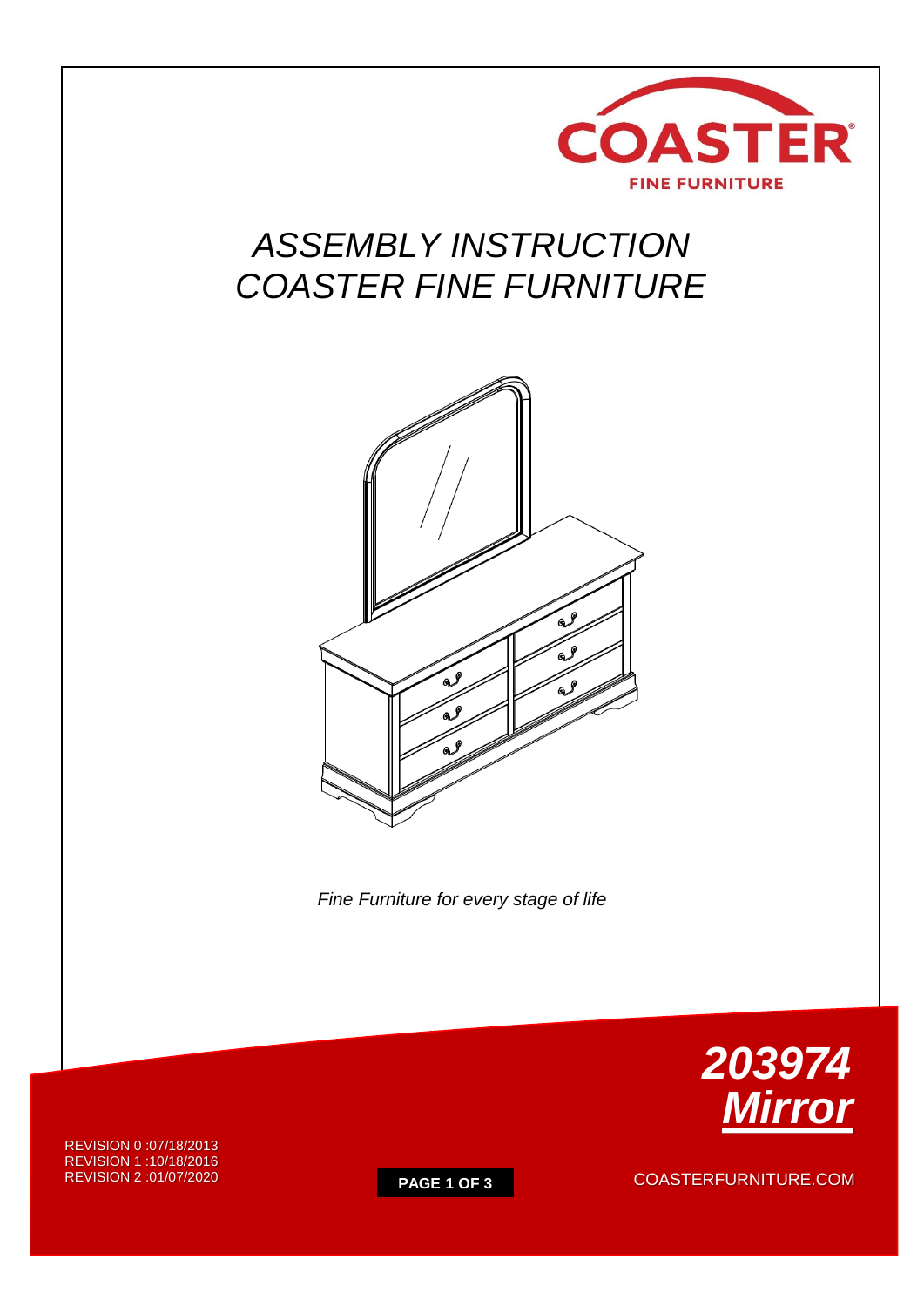## ITEM : **20397 4 ASSEMBLY INSTRUCTIONS**



### **ASSEMBLY TIPS:**

- 1. Remove hardware from box and sort by size.
- 2. Please check to see that all hardware and parts are present prior to start of assembly.
- 3. Please follow attached instruction in the same sequence as numbered to assure fast & easy assembly.

#### **WARNING!**

 1. Don't attempt to repair or modify parts that are broken or defective. Please contact the store immediately.

2. This product is for home use only and not intended for commercial establishments.

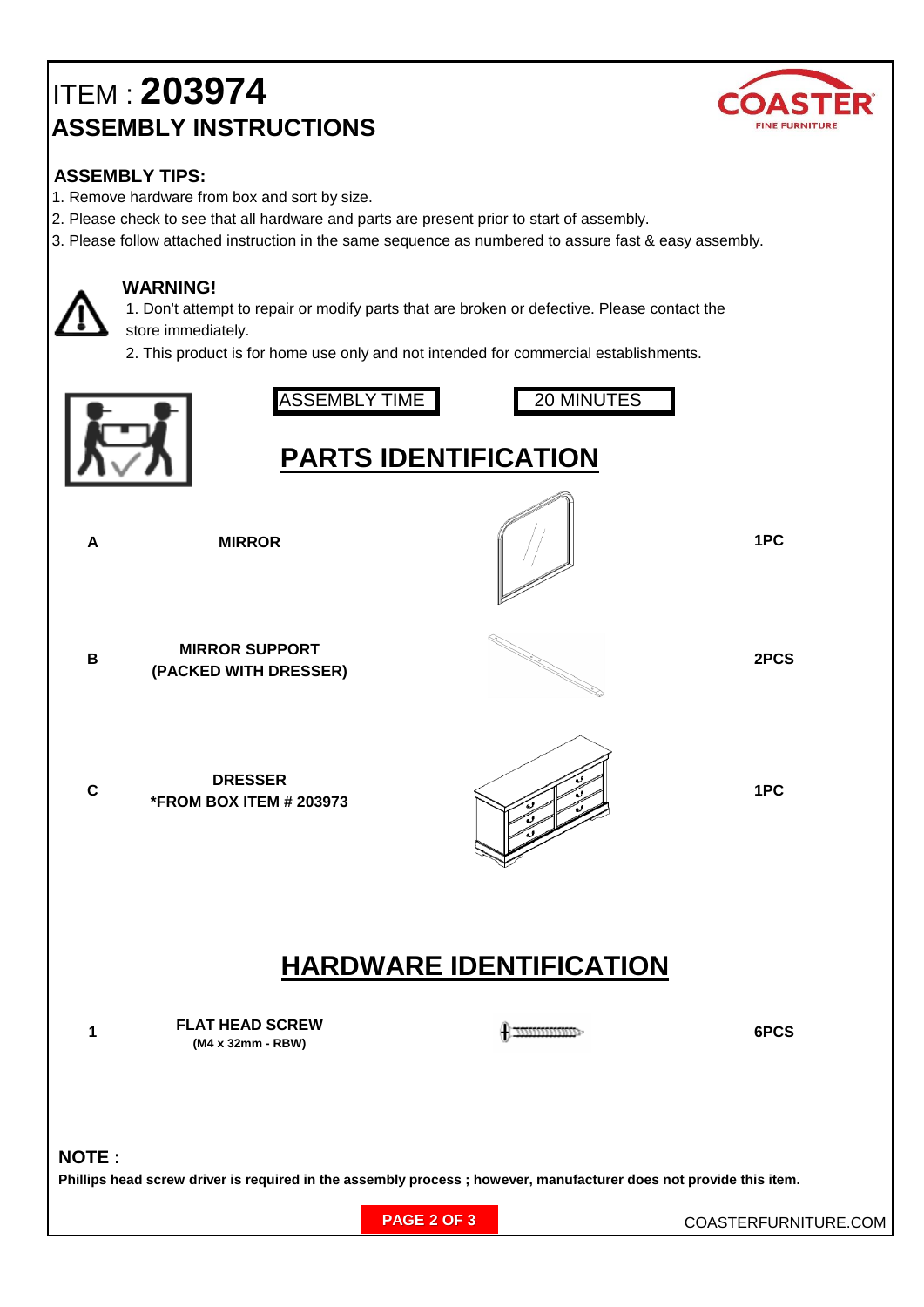### ITEM : **20397 4 ASSEMBLY INSTRUCTIONS**



**STEP 1**